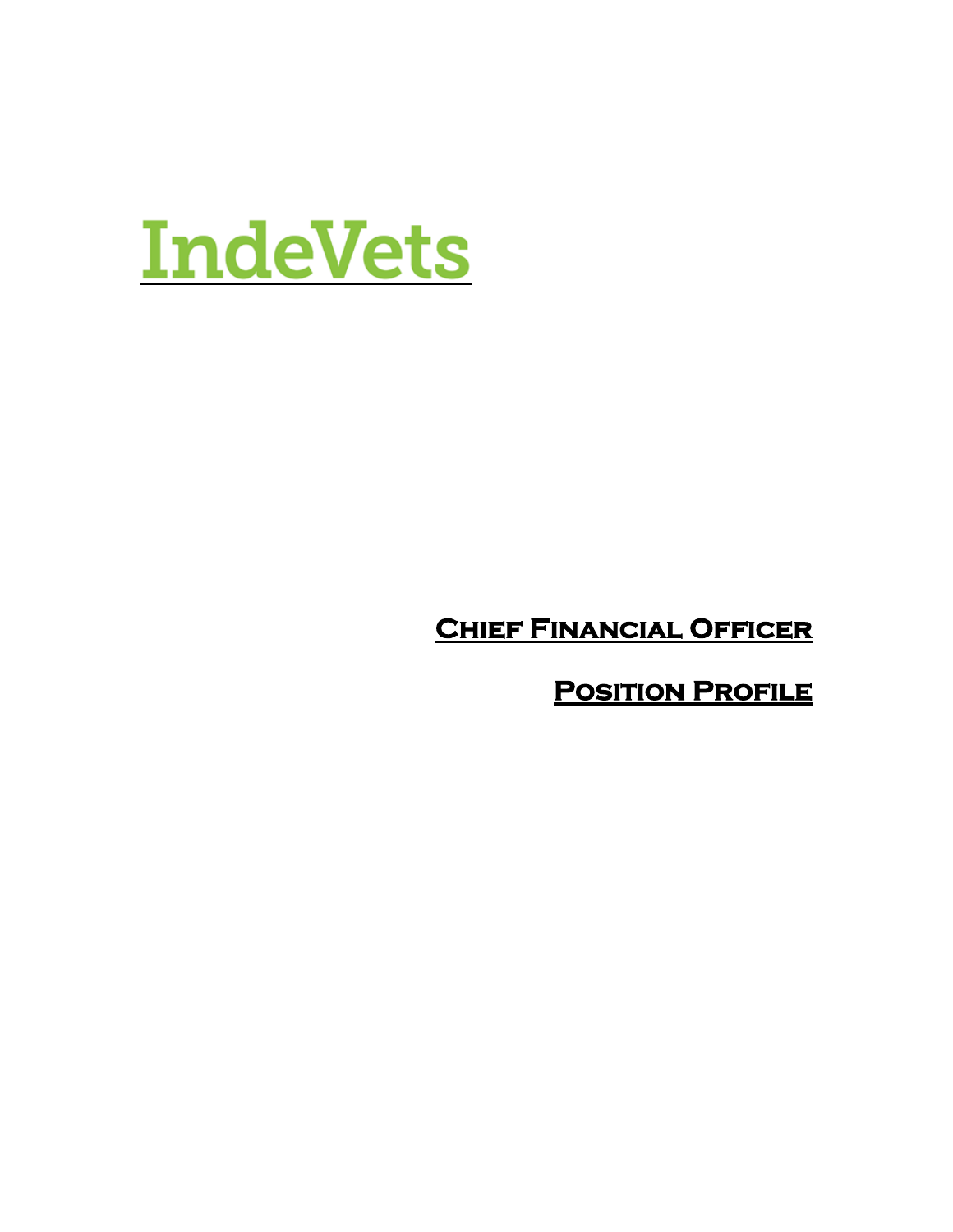# **Company: IndeVets**

# **Position: Chief Financial Officer**

## **Location: Philadelphia, PA**

#### **COMPANY OVERVIEW**

[IndeVets](https://indevets.com/) is rethinking veterinary medicine. The Company's innovative business model gives doctors the freedom and flexibility to create their own schedules by choosing shifts from the Company's hundreds of veterinary partner hospitals, utilizing a unique, technology-enabled scheduling platform. IndeVets is veterinarian-led and firmly believes that happy doctors are healthy doctors who perform better medicine.

Since its founding in 2018, IndeVets has experienced 100% YOY growth as it endeavors to meet the increasing demand the ever-expanding \$50B veterinary services industry presents. Poised to continue to rapidly scale, the Company secured growth financing from New Harbor Capital in November 2021. To date, IndeVets has hired over 110 veterinarians who serve the Company's 1300 hospital partners. Operating in 18 states, the strategic growth plan includes expansion to all 50 states in the next 3 to 5 years.

### **INVESTOR OVERVIEW**

[New Harbor Capital](http://www.newharborcap.com/) is a Chicago-based private equity firm with over \$750 million of capital raised across three funds, focused on investing in lower middle market, growthoriented healthcare, education and business services companies. Its partners have over 50 years of combined experience, partnering with strong management teams to systematically enable accelerated growth in value creation. Since 2000, the New Harbor team has completed over 200 total platform and add-on investments. As an

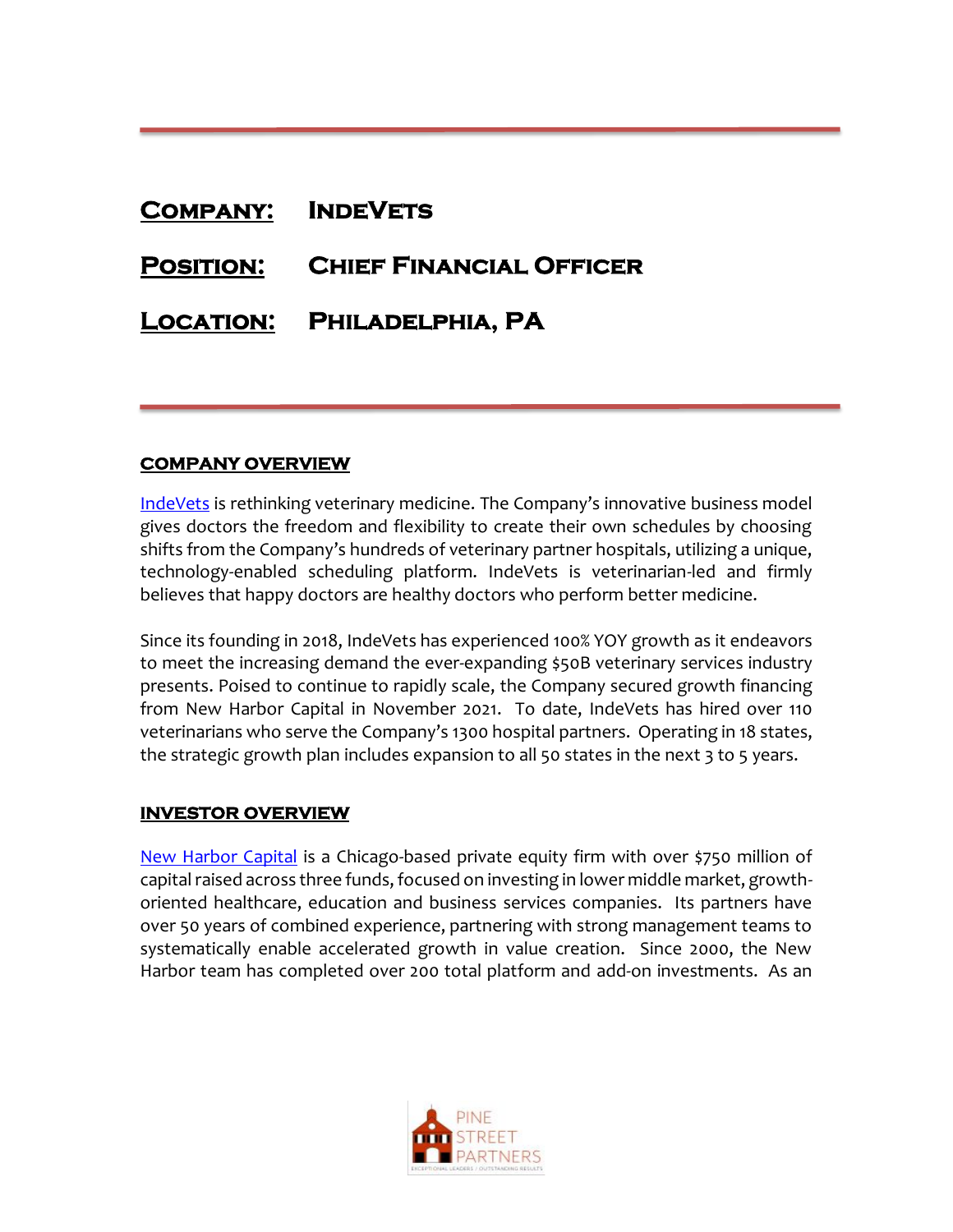experienced strategic partner, New Harbor supports management with ideas, connections, and resources to capitalize on growth potential.

## **POSITION PROFILE**

Reporting to the Chief Executive Officer, the Chief Financial Officer (CFO) is a key strategic leader supporting this fast-growing, tech-enabled veterinary staffing company. This is a position with strong influence on the company's future direction and growth, leading business strategy analysis and reporting financial results to the Board of Directors. The CFO will have full oversight of all financial and accounting functions and will be tasked with building the systems, people, and process infrastructure capable of meeting business objectives and supporting scale. A key member of the executive team, the successful candidate will have a track record of developing and implementing a best-in-class finance and accounting department that will enable rapid growth of a geographically dispersed, outsourced clinical services delivery business.

Operationally oriented and possessing exceptional leadership skills, the CFO will enhance and manage functions and activities essential in supporting the Company's current and future business operations. These functions include financial planning and analysis, general accounting and controls, reporting and treasury, compliance and legal. Additionally, the successful candidate will proactively, and in a hands-on manner, support corporate development and acquisition related activities.

With a primary charter of establishing financial infrastructure that supports sound and informed decision making, the CFO will continually promote a "can-do" culture based on accountability, transparency, teamwork, and results. Through a measured and consistent approach, the CFO will continually translate the company's vision, resources, market opportunities and threats into a solid financial model. It is expected that the CFO will be well-organized and collaborative, adaptable and self-motivated and one who thrives in a dynamic, results-oriented environment. It is also imperative that the executive possess the confidence required to express one's opinion and provide productive, fact-based input and feedback.

### **RESPONSIBILITIES/FOCUS**

- Analyze the Company's operations; recommend and implement upgrades and improve resources as required to support rapid scale and profitable growth;
- Improve and/or implement technology and processes that ensure accurate and timely financial statements and reporting;

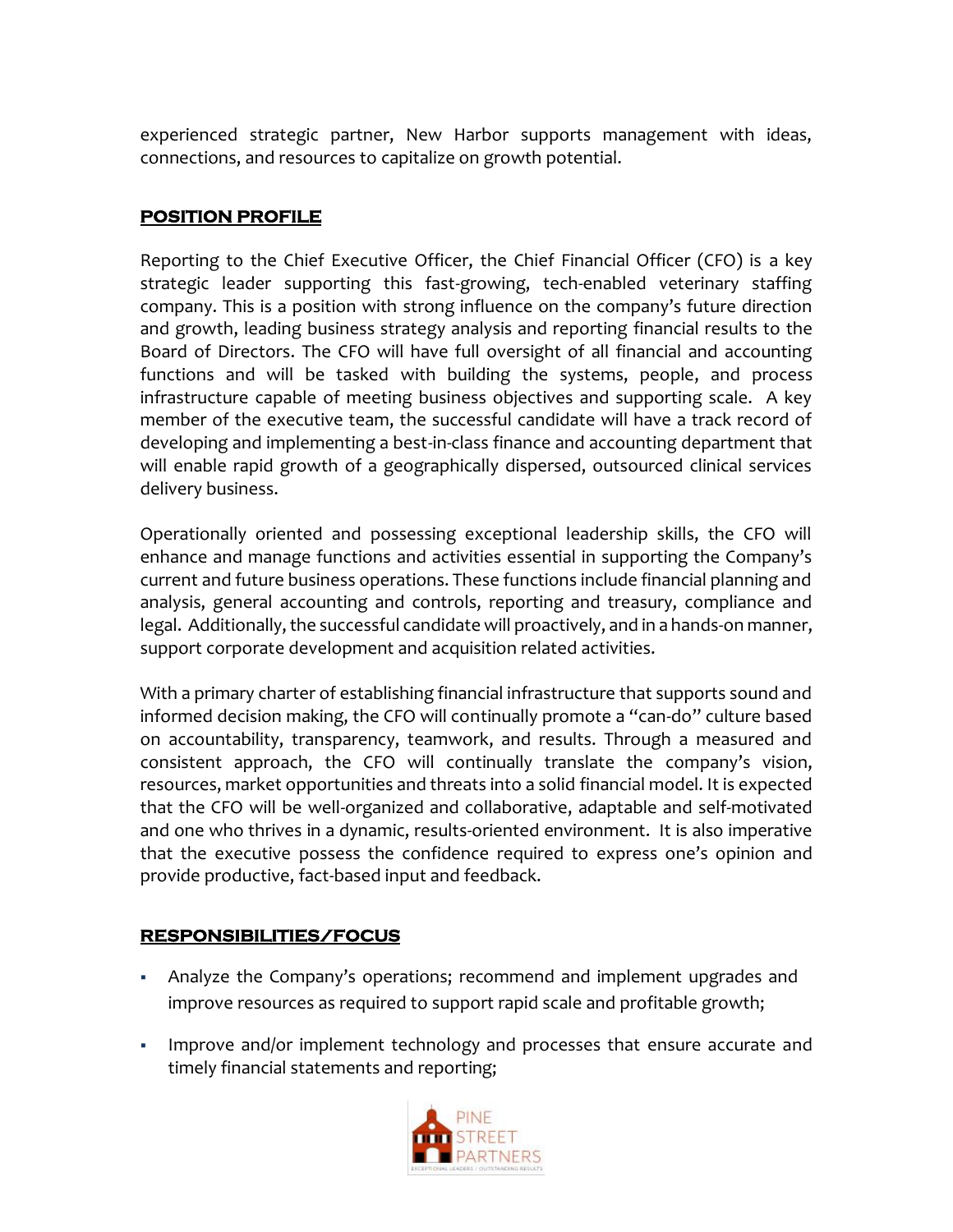- **Ensure the appropriate operational and business performance metrics are in** place that allow for in-depth analysis of financial information related to Company operations; generate relevant KPIs and reports/dashboards and highlight "best practices" that support well informed decision making at all levels of management;
- Lead the development of quarter Board of Directors' reporting packages and participate in Board meetings;
- **EXECT** Assist in corporate development activities, including acquisitions and de novo expansion; take ownership of modeling and due diligence processes, structuring, and financing for potential transactions and manage post-acquisition integration
- Develop and promote a transparent culture that drives clarity across all functions; educate team on financial literacy that promotes the importance of how the numbers impact operational decisions and delivery of high-quality care;
- Manage the Company's treasury functions and develop and maintain favorable relationships with asset lenders, commercial bankers, and equity partners;
- **•** In conjunction with company investors, CEO and Board, structure and negotiate credit agreements, provide thought leadership on strategy for covenant compliance and build the finance presentation and modeling needed to support acquisitions and add-on financing;
- **•** Proactively manage cash flow and availability of funds to meet operational requirements;
- **Establish oneself with CEO, investors and executive team as a capable and** knowledgeable finance and accounting leader fostering confidence in the business and in oneself; communicate the Company's value proposition while delivering an accurate timetable for growth and increase in shareholder value;
- Drive rigorous oversight of the Company's various contractual agreements to ensure they are negotiated, documented, implemented, and monitored according to terms;
- Manage relationship with vendors of all outsourced financial functions ensuring quality of work is up to company standards and recommend upgrades as needed;

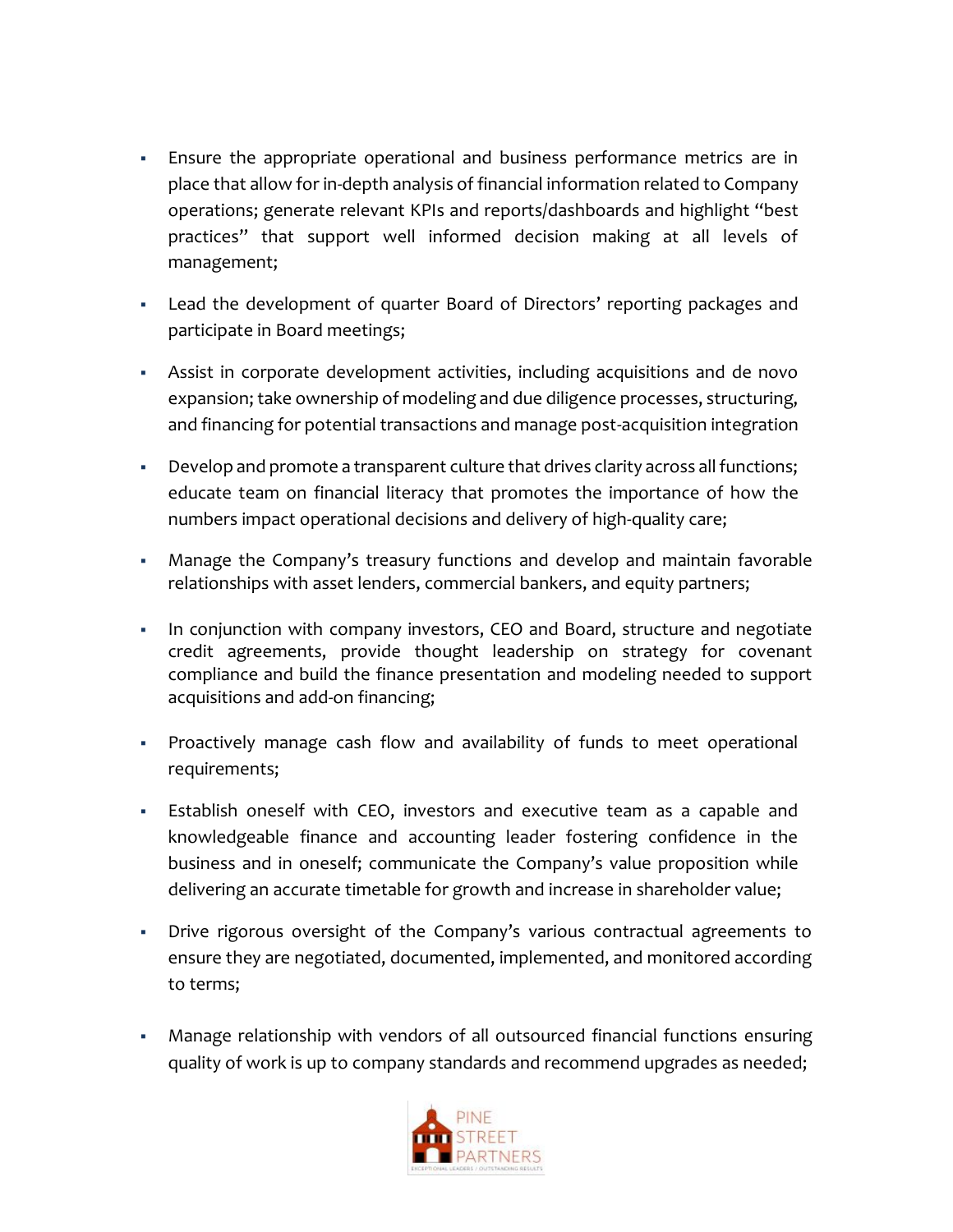▪ Support the human resources function providing appropriate advice relating to effective staffing models, budgeting, and benefits distribution; ensure the Company is protected through adequate insurance and risk management policies and procedures;

#### **DESIRED EXPERIENCE**  I

The successful candidate will have at least 10 years of financial leadership experience and preferably will have managed in a private equity-backed company. A premium will be placed on experience in a geographically dispersed, technology-enabled service delivery organization. More specifically, a background in staffing or outsourced care services is considered beneficial. The candidate will have depth across the finance spectrum including operational finance, tax, treasury, FP&A, corporate development, and strategic planning. Of importance is an appreciation of shareholder value creation while never losing focus on the company's quality service and clinical care oriented mission. Ideally, the successful candidate will have a demonstrated track record of success as CFO in a similar sized, high-growth business preferably with experience leading a sales process.

- Progressive financial track record in a private equity backed environment with hands-on experience designing and implementing financial systems and process, cash flow and performance reporting, financial planning and analysis, operational analysis, cash management, treasury, lender relations, M&A/corporate development, integrations, and contract management;
- Previous management and supervisory experience over diverse financial functions and other operational departments within a high growth, fast paced, and dynamic organization; proven ability to consolidate and optimize financial and operational challenges in a company experiencing major ramp-up;
- · Premium placed on experience in capital and debt raise, debt restructure, recapitalization and sales process leadership;
- Experience developing and delivering Board-level reporting;
- Proven able to recruit and manage highly effective, cohesive teams and create a positive, challenging environment that supports personal and professional advancement;
- Demonstrable capabilities using Microsoft suite including PowerPoint, Excel and other forms of written communication; skilled at developing concise financial models, cash flow statements, forecasts, and valuations;

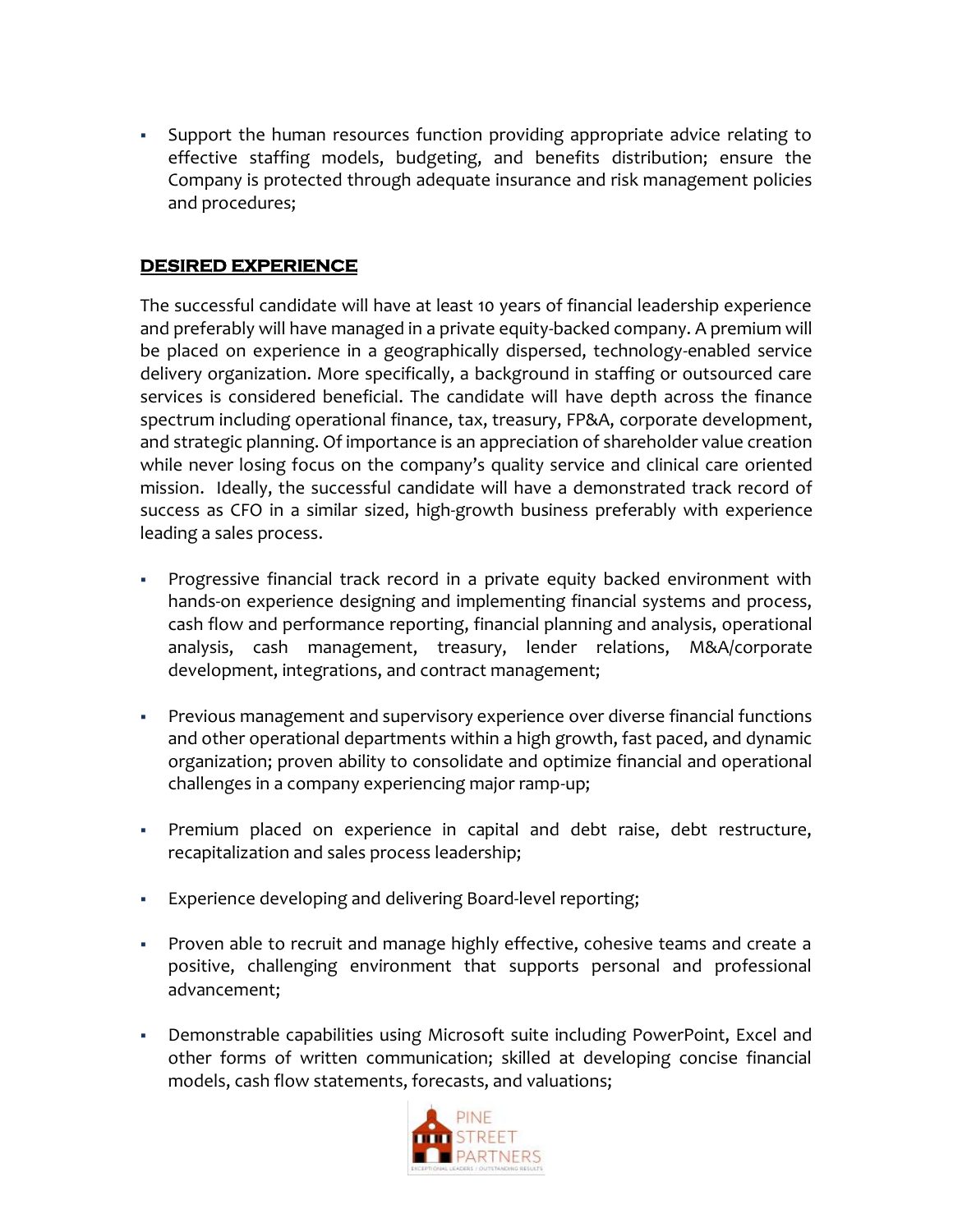- Technologically astute, competence and comfort implementing and utilizing information technology and collecting and organizing data that supports scale and visibility of the overall operation; experience with Power BI a plus;
- Proven ability to roll-up sleeves and execute yet capable of thinking strategically and creatively; record of success in developing sound financial plan for high growth organizations; results oriented with ability to focus on the bottom-line while forwarding company mission and values;
- Proven able to assess current operation, make informed suggestions and provide insight that promotes needed change while leveraging best practices across the entity;
- Holds an undergraduate degree, preferably in accounting or finance; MBA preferred as is CPA

## **PERSONAL CHARACTERISTICS**

- High-energy, hands-on, accountable and results-oriented professional who is well organized with a decisive, mature business demeanor; low ego yet exudes selfconfidence; possesses unwavering integrity, always honest and direct;
- Leadership skills indicative of an ability to develop new ideas, express opinions, take prudent risks, and favorably impact the business; naturally able to influence at all levels and promote strategic and operational recommendations with tact and diplomacy;
- Well-developed communication skills to interface and influence effectively up and down the organization and with all stakeholders including executive team, investors/ board members, physicians, external customers, vendors and consultants;
- Skilled at critical thinking (with clarity, accuracy, precision, consistency, relevance, sound evidence, good reasons, depth, breadth, and fairness);
- Optimistic realist able to operate and make decisions in uncertain, ever-changing environments, always adaptable and responsive regardless how challenging or dynamic the circumstances;

### **Compensation**